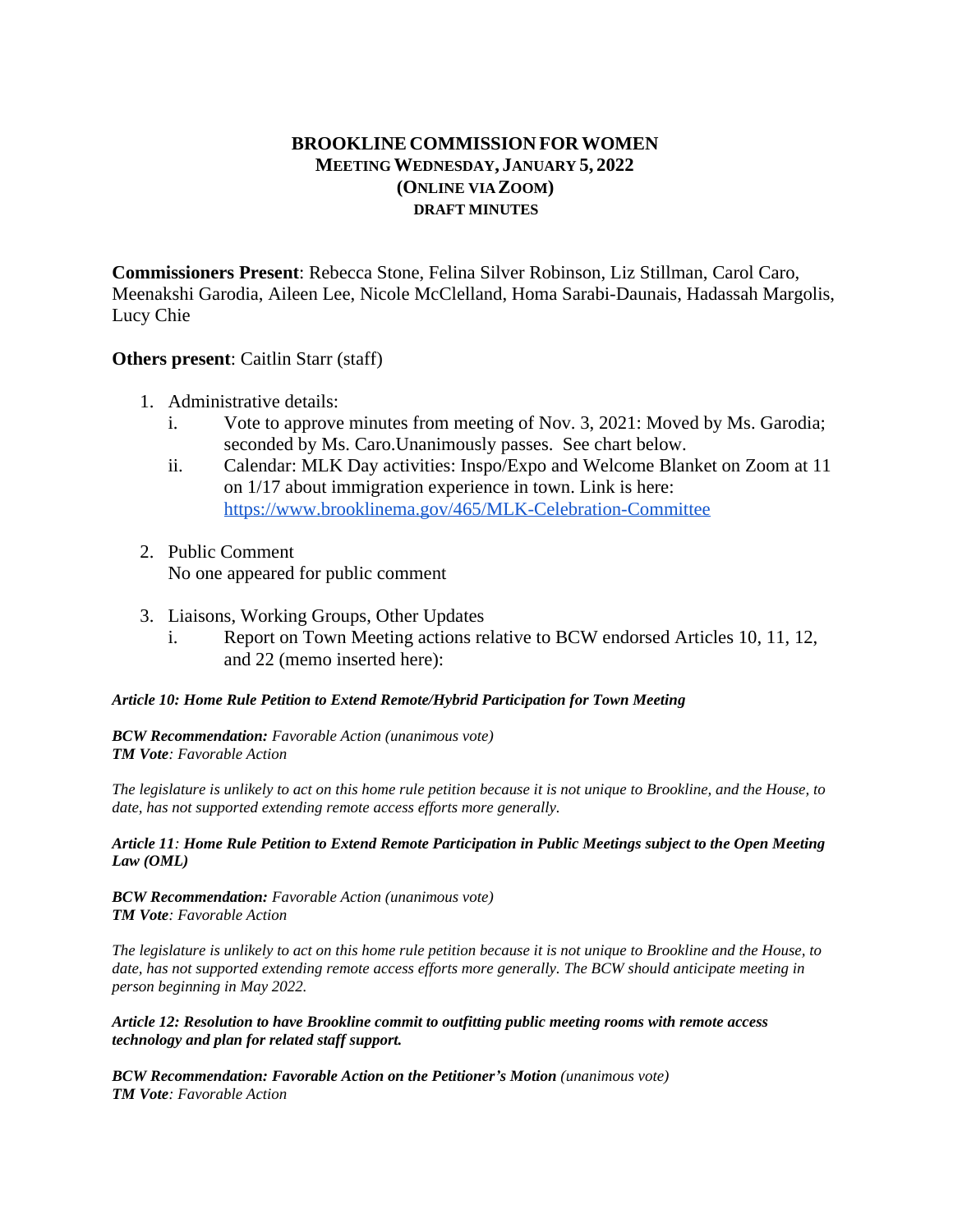#### *Article 22: Change the Zoning By-Law to Regulate Retail Firearm Stores in Brookline*

*BCW Recommendation: Favorable Action (unanimous vote) TM Vote: Favorable Action*

The above means (as to 10,11, and 12) that we must return to hybrid meetings (chair  $+$  quorum in person) for May meeting. As to 12, Brookline can opt to do this on their own. This is a step forward.

- ii. Women Thriving Dec. Coat Drive- Ms. Robinson and Ms. Starr were able to help get this done. Ms. Silver Robinson volunteered at the drive and said it went amazingly well. Liora at Women Thriving and Daniela at the Housing Authority coordinated to take any remaining items to 22 High Street's common space for distribution there. 30-50 coats were donated, many brand new; toys were also given out, with remaining toys also taken to 22 High Street. There were a good number of volunteers and they did a great job. Ms. Stone asked if would be an annual event now and Ms. Silver Robinson and Ms. Starr both thought it was the plan if the need was there and it was successful.
- 4. Plan for 2022 Women of the Year: Working group has not yet met. We have heard that Women at the Center will be on the 9<sup>th</sup> in March and all-virtual, so we should probably plan to do the same. All agree (no formal vote) that a virtual celebration is best for safety and we have the benefit of a template from last year. Ms. Stillman and Ms. Stone will set up administrative and logistical items to get started for this year. We should send out emails this week to begin nominations next week. Decision to again be open to multiple winners to showcase the amount of work women are doing. Ms. Stone proposed three possible Wednesday evenings: 3/16, 3/23 and 3/30; choice of the 23rd since we have a meeting on April 6th and that is quite close to the 30th. We will likely duplicate what we did last year in terms of timing 7:30-8:30 p.m. The working group will meet and put this together. Ms. Sarabi-Daunais will design a save the date for posting to social media.
- 5. New & Old Business
	- i. Ms. Stone plans to invite for February Doreen Gallagher, Domestic Violence specialist with the BPD, to discuss 1) Brookline resources for women at risk and 2) collaboration with BCW around adding curricula on consent to social/emotional/sexual health education in the schools preK-12.
	- ii. Working groups should be planning to meet shortly! Ms. Stone will recirculate the minutes with these assignments.

Voting chart for votes at this meeting: